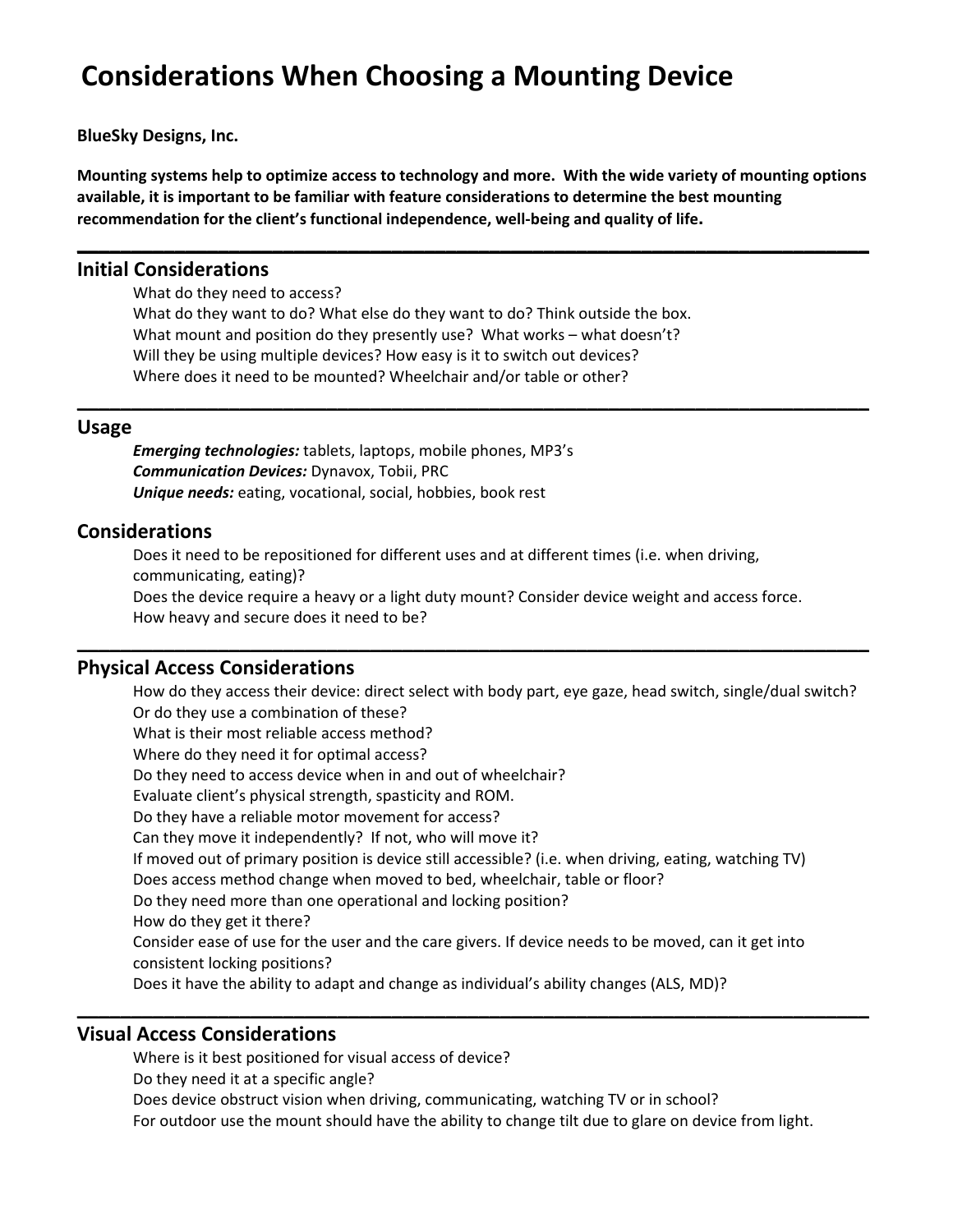## **Eye Gaze Considerations**

Custom lock positions and consistent placement of device are essential for eye gaze users. As positioning changes throughout the day, so must the mount.

**\_\_\_\_\_\_\_\_\_\_\_\_\_\_\_\_\_\_\_\_\_\_\_\_\_\_\_\_\_\_\_\_\_\_\_\_\_\_\_\_\_\_\_\_\_\_\_\_\_\_\_\_\_\_\_\_\_\_\_\_\_\_\_\_\_\_\_\_\_\_\_\_\_**

Mount must have the ability to adjust height, distance and tilt for optimal device placement. Consider: Will they need to rotate device for head tilt? Will it need to face downward?

**\_\_\_\_\_\_\_\_\_\_\_\_\_\_\_\_\_\_\_\_\_\_\_\_\_\_\_\_\_\_\_\_\_\_\_\_\_\_\_\_\_\_\_\_\_\_\_\_\_\_\_\_\_\_\_\_\_\_\_\_\_\_\_\_\_\_\_\_\_\_\_\_\_**

**\_\_\_\_\_\_\_\_\_\_\_\_\_\_\_\_\_\_\_\_\_\_\_\_\_\_\_\_\_\_\_\_\_\_\_\_\_\_\_\_\_\_\_\_\_\_\_\_\_\_\_\_\_\_\_\_\_\_\_\_\_\_\_\_\_\_\_\_\_\_\_\_\_**

## **Device Attachment Considerations**

Will they use more than one device? Will there be a need to use devices in combination and/or separately? Can they be easily swapped out?

## **Safety Considerations**

Decrease tipping hazard by keeping device closer to the wheelbase of chair when moved out of the way. Avoid obstructing vision when driving. Static mounts may impede transfers or access. Need the ability to move quickly out of the way in case of emergency (aspiration, seizure), without removing the device. How secure is the device from theft or damage?

**\_\_\_\_\_\_\_\_\_\_\_\_\_\_\_\_\_\_\_\_\_\_\_\_\_\_\_\_\_\_\_\_\_\_\_\_\_\_\_\_\_\_\_\_\_\_\_\_\_\_\_\_\_\_\_\_\_\_\_\_\_\_\_\_\_\_\_\_\_\_\_\_\_**

**\_\_\_\_\_\_\_\_\_\_\_\_\_\_\_\_\_\_\_\_\_\_\_\_\_\_\_\_\_\_\_\_\_\_\_\_\_\_\_\_\_\_\_\_\_\_\_\_\_\_\_\_\_\_\_\_\_\_\_\_\_\_\_\_\_\_\_\_\_\_\_\_\_**

## **Health Benefits of Optimal Device Placement**

- **•** Proper positioning improved ergonomics; less pain
- Better head control due to device positioning (height and tilt)
- Less fatigue with ability to recline
- Ability to exercise without restrictions
- Access to a moveable mount can increase range of motion
- **•** Proper positioning and use of device can improve fine motor dexterity
- Improved access to use a sink and toilet (hygiene)
- Improved ability to eat (up to a table or positioning of tray)

#### **Evaluation and Assessments**

Systems that are flexible and customizable with ability to move and lock easily are preferred. For the therapist, a moveable mount can be quickly attached to a variety of surfaces, easily moved, and provide a stable set up for evaluation. It is best to pull together a team to participate in the evaluation process. The team should include: the individual, family member, therapist and vendors of related technology – ie speech devices, wheelchairs, mount manufacturers.

## **Warranty and Manufacturer Support**

When choosing a system, consider how the product will be supported. Customer service and warranty policy should be evaluated.

**\_\_\_\_\_\_\_\_\_\_\_\_\_\_\_\_\_\_\_\_\_\_\_\_\_\_\_\_\_\_\_\_\_\_\_\_\_\_\_\_\_\_\_\_\_\_\_\_\_\_\_\_\_\_\_\_\_\_\_\_\_\_\_\_\_\_\_\_\_\_\_\_\_**